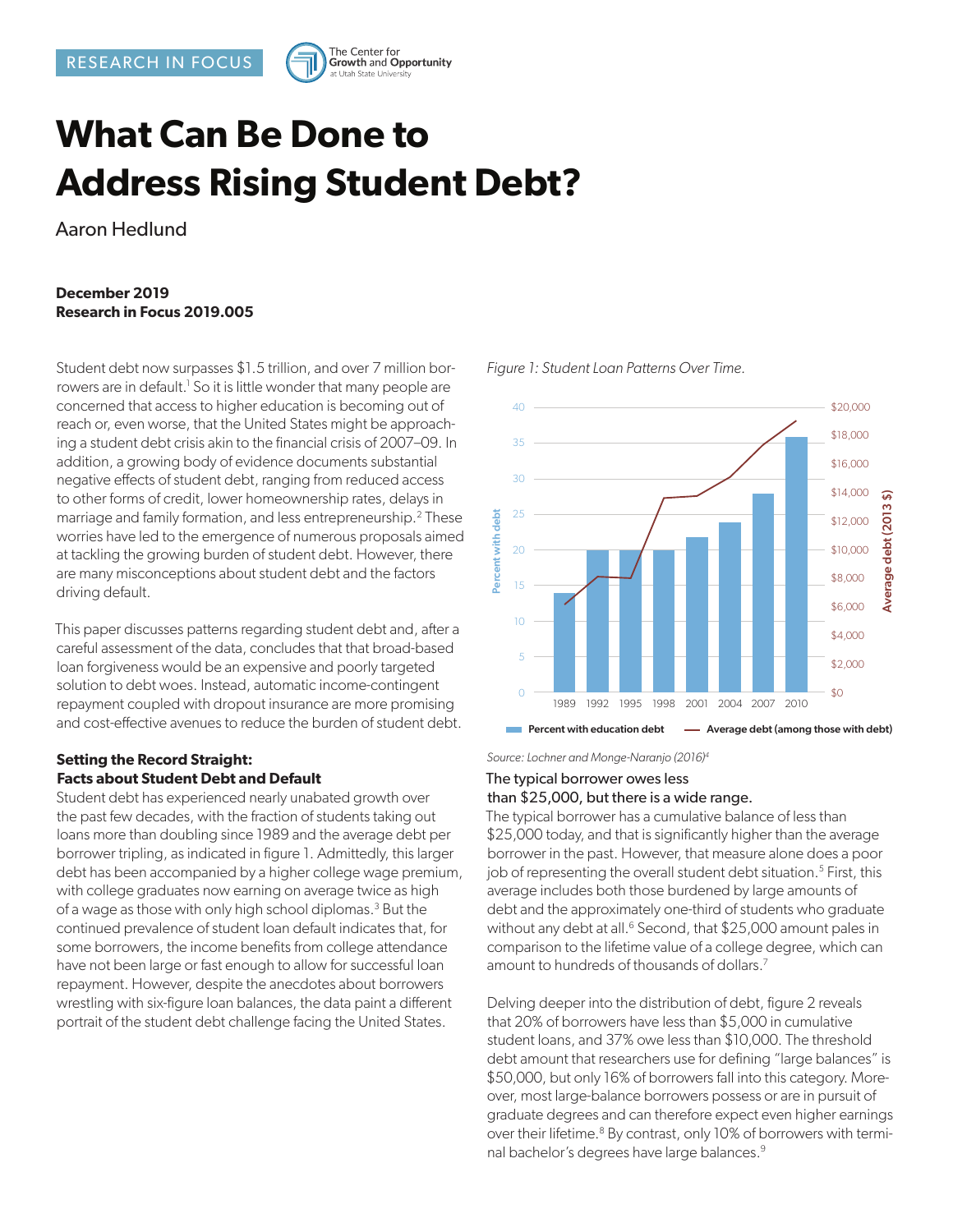#### *Figure 2: Student Debt Distribution.*

#### **Distribution of Student Loan Balances (2018)**



*Data Source: New York Fed Consumer Credit Panel*

Most defaulters have small balances. Many dropped out. Despite all the attention received by borrowers with large balances, nearly two-thirds of defaulters have less than \$10,000 in student debt. In fact, figure 3 shows that the default rate for borrowers with less than \$5,000 in debt is more than three times that of borrowers with over \$40,000 in debt. While it is true that, all things equal, higher debt increases the probability of default, the data indicates that borrowers with larger balances tend to have higher incomes—not because debt causes higher income, but because large-balance borrowers are more likely to have advanced degrees (e.g., medical or law degrees) that earn higher incomes. By contrast, only 15% of borrowers with less than \$10,000 in student debt finish their bachelor's degree.<sup>10</sup> Unsurprisingly, dropouts are much more likely to default (24%) than graduates (9%), who have a larger amount of debt but are more than compensated by higher incomes.<sup>11</sup>

*Figure 3: Default Rate by Loan Balance. Source: College Board12*



#### Default rates are disproportionately high at two-year and for-profit schools.

Student loan default rates began rising in the mid-2000s, as shown in figure 4. However, they have since leveled off and are still well below their 1980s peak when the student loan bankruptcy regime was laxer.<sup>13</sup> Moreover, a disproportionate share of the mid-2000s rise in the student loan default rate occurred at two-year and for-profit schools, with the three-year default rate

at for-profit schools exceeding that of selective institutions by a factor of four.<sup>14</sup>

To gain insight into the difference in default behavior across institution types, note that selective schools have a four-year completion rate of 83%, whereas two-year colleges have less than a 40% completion rate, and for-profit schools fare even worse at a 28% completion rate.<sup>15</sup> Students from two-year and for-profit institutions are also more likely to be unemployed after they leave college.16 Furthermore, for-profit schools account for a disproportionate share (24%) of large-balance bachelor's degree recipients relative to their overall share (9%) of graduates.<sup>17</sup> However, before jumping to any conclusions about the quality or practices of two-year and for-profit schools, it is important to note that they disproportionately enroll nontraditional students who are more likely to be older, part-time, and lacking in financial support from their parents.<sup>18</sup>

These findings demonstrate that high dropout rates and poor post-college job prospects play an outsized role in student loan default. However, the importance of bad labor market outcomes in explaining default does not imply that all borrowers who enter delinquency are fundamentally incapable of paying. To the contrary, one recent study has found that some borrowers default strategically—that is, they could pay but choose not to—and that the default rate would increase by 50% if wage garnishment were eliminated.19





*Data Source: Looney and Yannelis (2015)20*

#### **Is Loan Forgiveness the Answer?**

Almost inevitably, any broad-based loan forgiveness program would disproportionately favor higher income households, because they tend to have the most debt. Keep in mind that they are also more likely than others to repay those debts. Overall, student loan default rates are driven disproportionately by people with modest amounts of debt but poor employment opportunities. So spending hundreds of billions of dollars or more on loan forgiveness that would include people who are perfectly capable of timely repayment is neither the most cost-effective nor targeted away to alleviate financial distress.

Another complication is that blanket student loan forgiveness would only deal with current outstanding student debt without resolving the thornier issue of how to prevent the same problems from re-emerging. Such an intervention could even have the counterproductive effect of encouraging more debt accu-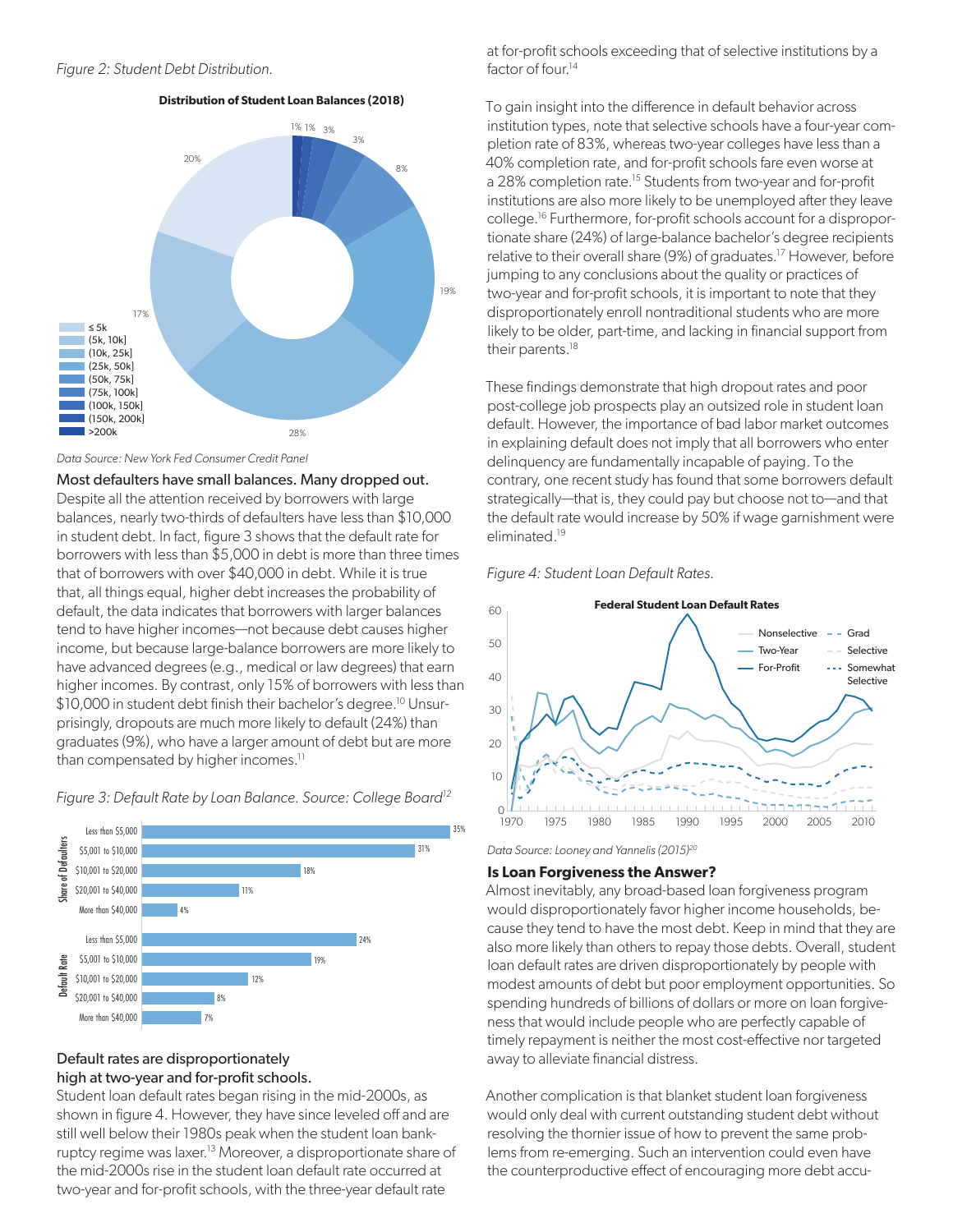mulation in the future if borrowers anticipate their loans may be forgiven.

## **Alternative Student Debt Reforms**

The evidence provided earlier in this paper has prompted economist Susan Dynarski to conclude that "we do not have a debt crisis but rather a repayment crisis. The current system turns reasonable levels of debt into crippling payment burdens that can prevent young workers from attaining financial independence and stability."<sup>21</sup> Currently, student loans are similar to mortgage debt in that they feature a rigid schedule of fixed payments regardless of a borrower's income. Borrowers do have *some* options to delay or adjust repayment—such as deferment and forbearance, which together account for \$258 billion in nonrepayment compared to \$148 billion for default. Existing programs, however, provide inadequate insurance and leave taxpayers exposed to losses.<sup>22</sup>

In the short term, the U.S. could benefit from changing its student loan system in two ways: (1) make repayment contingent on income and (2) provide insurance against dropout risk. In the long run, finding ways to reduce college tuition and improve graduation rates would likely pay even larger dividends.

#### Automatic income-contingent repayment

The most natural way to minimize financial distress from student debt is to more closely align the timing of loan repayment with periods of higher income, while providing relief during periods of unemployment or low income. In fact, the U.S. already has multiple income-based repayment programs that attempt to do just this, though only 29% of borrowers are enrolled in such a plan as of 2018.23 One study found that, as of 2010, 62% of borrowers in default were likely eligible for income-based repayment but had not enrolled, indicating that low take-up is an issue.<sup>24</sup>

Besides low take-up, current income-based plans suffer from multiple design flaws that limit their ability to provide insurance to borrowers and maximize returns to taxpayers. First, and most importantly, they base repayment amounts on a borrower's income from last year rather than current income. Second, while such programs contain forgiveness provisions that kick in if a borrower has outstanding debt at the end of some period of time (e.g., 25 years), any debt that is wiped out gets treated as taxable income.25 In effect, the financial burden for the borrower shifts from student debt to tax debt.

One option would be to emulate the U.K. or Australia by restructuring all student loans from mortgage-style contracts to income-contingent loans.<sup>26</sup> In such a system, the government would set some minimum income threshold below which the borrower is not obligated to make any payments. Above that amount, employers would automatically deduct some fraction of a worker's paycheck—as they already do for the payroll tax which would be used to pay down student debt. Once the loan is repaid in full, such deductions would cease. In this arrangement, workers would automatically make smaller payments if their income declines or they enter a period of unemployment, and they would make larger payments if their income rises, thereby paying off the loan faster.

Besides setting the minimum income threshold, policymakers

would also face other choices, such as setting the interest rate that applies to unpaid balances and the duration of repayment, after which point any remaining debt would be forgiven. A shorter repayment period would necessitate a higher repayment rate (i.e., higher fraction of income taken out of a worker's paycheck), which, if too high, could reduce the incentive to work. The higher the minimum income threshold is, the more likely it is that a borrower ends up never repaying the entire loan and instead having it forgiven. While that might be desirable from the perspective of the borrower, it could prove quite expensive to taxpayers. Thus, policymakers would need to structure the program in a way that preserves its purpose as a source of insurance rather than an open-ended subsidy from taxpayers to borrowers.

Another related but somewhat different proposal would be to change the regulatory environment to pave the way for income-sharing agreements. Under such a system, employers could sponsor individual students by paying for their education in exchange for a claim to some fraction of the student's income for some period of time. In principle, the financial terms of each income-sharing agreement could be individually tailored based on each student's academic background, major, and college rather than being standardized by the government. This form of higher education financing would rely even more on market forces than the income-contingent system described above. However, its greater administrative complexity would preclude implementing it through the existing tax system.

### Insurance against dropout risk

Given that a disproportionate share of defaulting borrowers failed to complete their degrees, another option is to institute automatic debt forgiveness in the event of dropout. According to one study, loan forgiveness in the event of involuntary dropout (i.e., failing out of school) could be provided at a low cost, even after taking into account the incentive that it could create for students to purposely fail out of school to have their debt erased.27 However, expanding such dropout insurance to include voluntary cases (i.e., for students in good academic standing who leave of their own accord) would significantly raise the borrowing costs shouldered by successful students who do not drop out. To ensure that colleges have skin in the game, institutions could be charged a fee based on the volume of their students' loans that are forgiven as a result of graduation failure.

#### **Conclusions**

Student debt is now the second-largest source of household debt after mortgages. However, the data dispute the narrative of student default being driven by borrowers with large balances. Instead, borrowers with larger balances are more likely to have graduate degrees (particularly in professional fields such as law or medicine) and higher incomes, which cause them to have lower default rates. Instead, default is most common among borrowers with the smallest balances, who are the least likely to have successfully completed a degree. They have debt obligations but not the higher earning potential to afford them.

Research shows that a more promising path than blanket loan forgiveness would be to make income-contingent repayment the norm and to couple it with some form of loan forgiveness in the event of college dropout. Together, these reforms would provide valuable insurance to borrowers, limit taxpayer exposure, and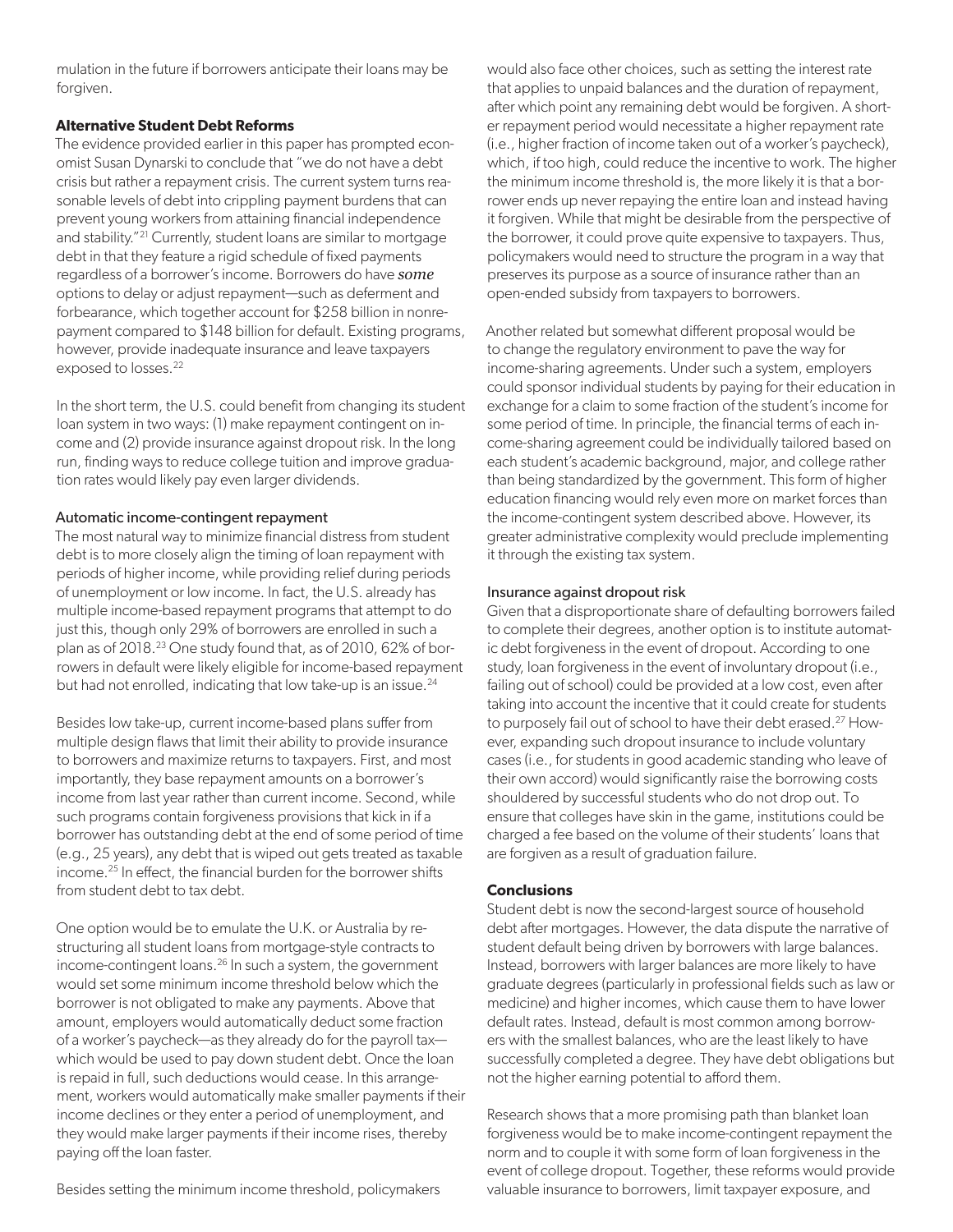facilitate access to college.

It's worth emphasizing that growing student debt is a symptom (and likely also a partial cause) of rising tuition. Broader higher education reforms that alleviate price pressures without sacrificing quality would naturally have a beneficial impact on America's student debt problems.

*Aaron Hedlund is an assistant professor of economics at the University of Missouri and a visiting scholar at the Federal Reserve Bank of St Louis.*

The Center for Growth and Opportunity at Utah State University is a university-based academic research center that explores the scientific foundations of the interaction between individuals, business, and government.

We support research that explores a variety of topics from diverse perspectives. Research In Focus pieces are published to stimulate timely discussion on topics of central importance in economic policy and provide more accessible analysis of public policy issues.

The views expressed in this paper are those of the authors and do not necessarily reflect the views of the Center for Growth and Opportunity at Utah State University or the views of Utah State University.